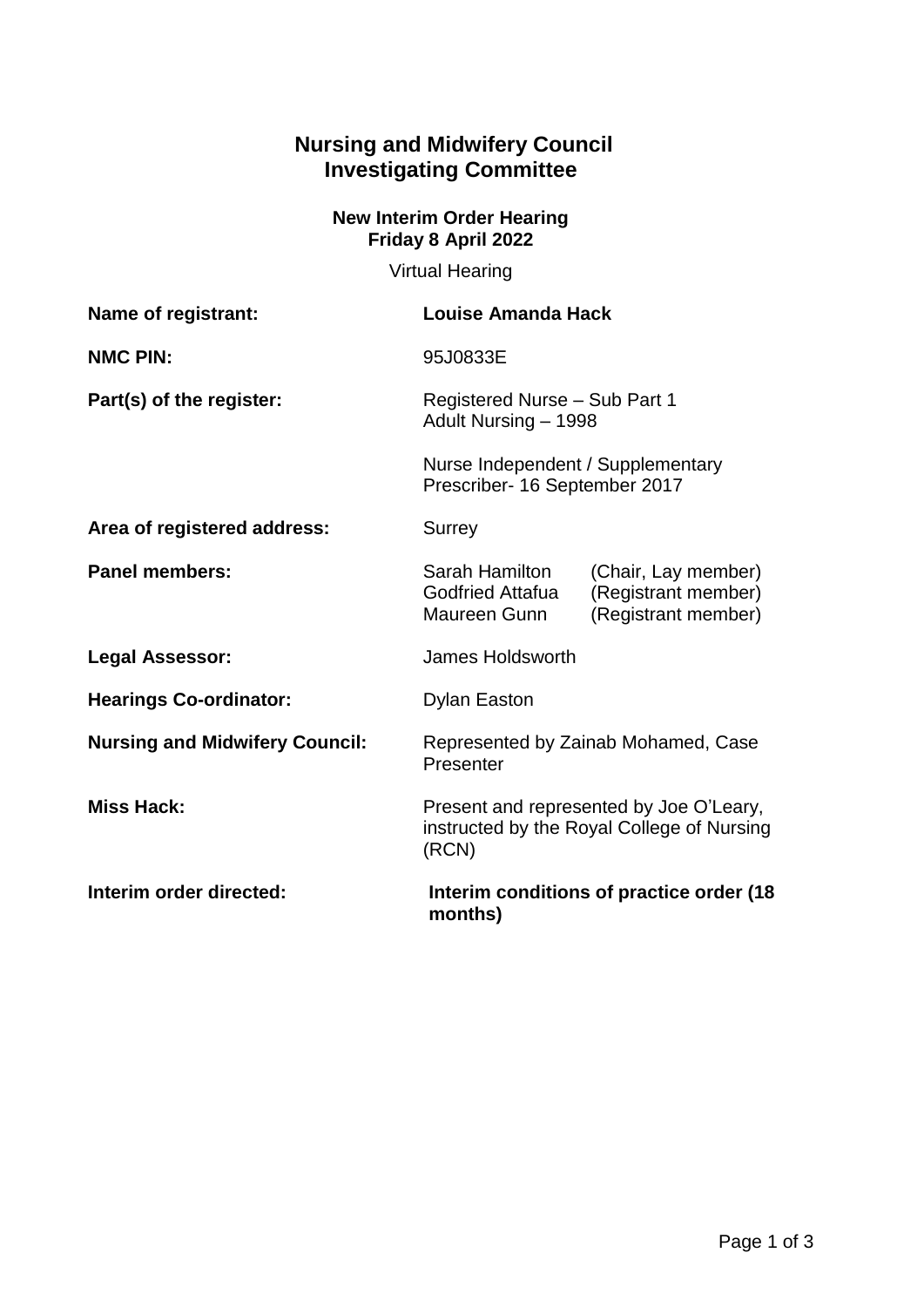## **Decision and reasons on interim order**

The panel decided to make an interim conditions of practice order for a period of 18 months.

'For the purposes of these conditions, 'employment' and 'work' mean any paid or unpaid post in a nursing, midwifery or nursing associate role. Also, 'course of study' and 'course' mean any course of educational study connected to nursing, midwifery or nursing associates.

- 1. You must not practise as an independent non-medical prescriber.
- 2. You must keep the NMC informed about anywhere you are working by:
	- a) Telling your case officer within seven days of accepting or leaving any employment.
	- b) Giving your case officer your employer's contact details.
- 3. You must keep the NMC informed about anywhere you are studying by:
	- a) Telling your case officer within seven days of accepting any course of study.
	- b) Giving your case officer the name and contact details of the organisation offering that course of study.
- 4. You must immediately give a copy of these conditions to:
	- a) Any organisation or person you work for.
	- b) Any agency you apply to or are registered with for work.
	- c) Any employers you apply to for work (at the time of application).
	- d) Any establishment you apply to (at the time of application), or with which you are already enrolled, for a course of study.
	- e) Any current or prospective patients or clients you intend to see or care for on a private basis when you are working in a self-employed capacity